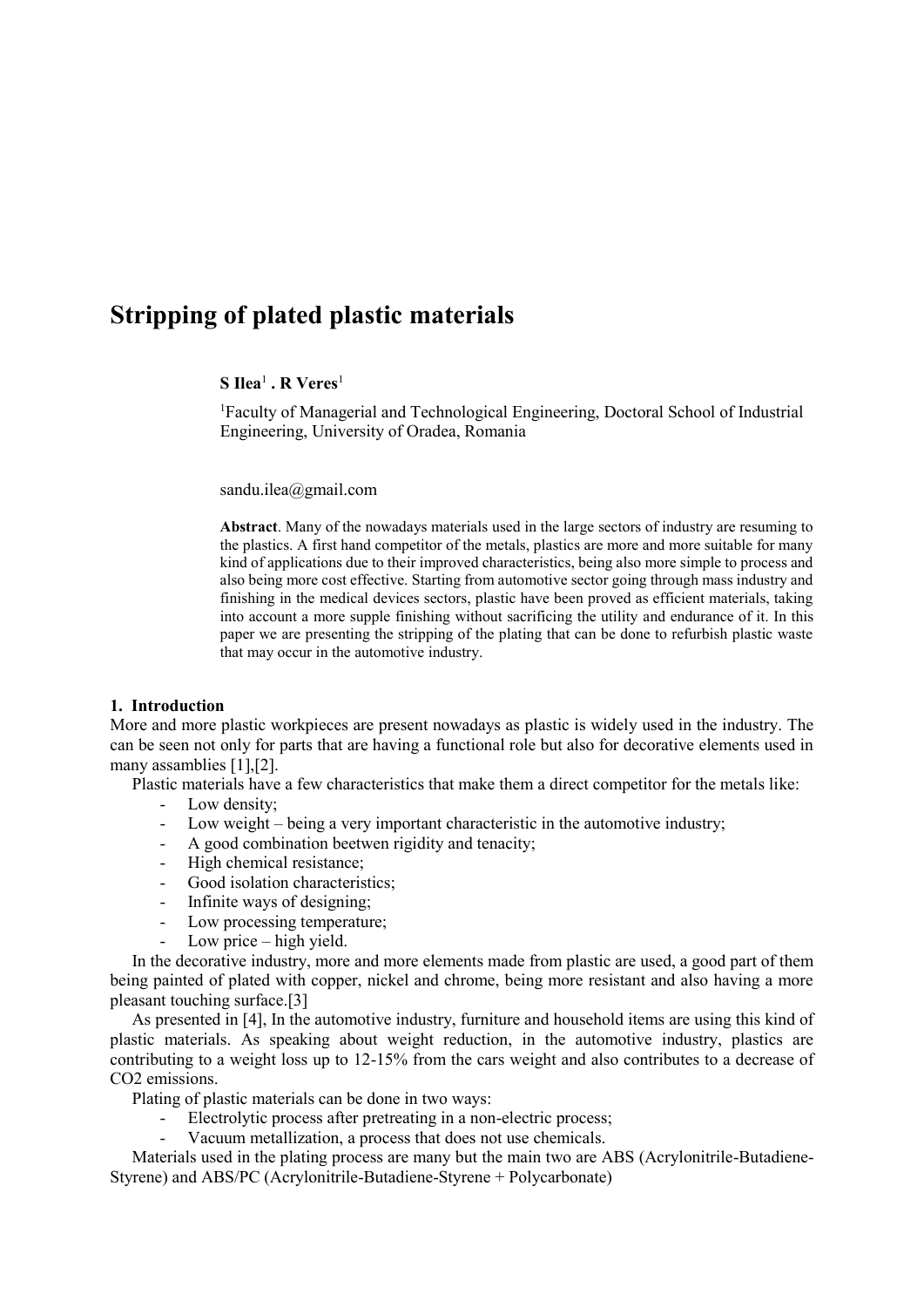

**Figure 1.** ABS (in the left) and ABS+PC (in the right).

# **2. Methods for stripping of the metal plating**

In the automotive industry, plastic parts are having a very high utility. Having to produce such a large amount of decorative plastic that needs to meet high quality standards results a large quantity of plastic waste that are hard to recycle due to the metal plating done on their surface. For this details the stripping of the metal plating is vital..

The main objective of this paper consists the stripping speed from the plastic parts with the aid of a chemical process.

The stripping of the plating is a process that implies the fast removal of the oxides from the plastic or metal surface that will be go through another process like painting, gluing, welding or plating. All this processes require a clean and adherent surface.[4], [5].

The stripping process can be structured in the following ways, as metioned in [6]:

- Mechanic procedures, made by sanding with inert or compatible materials with steel or plastics. Sanding can be done with siliceous sands, corundum, glass or stainless-steel microspheres
- Chemical procedures, that can apply to metallic or plastic surface and mainly acids are used, like hydrochloric acid HCl, sulfuric acid H2SO4, nitric acid HNO3, flourhidric acid HF;
- Electrochemical procedures, which compared to chemical procedures, spots or haloes are inexistent, does not use aggressive acids listed above and does not contaminate the surface with abrasive particle as in the mechanic procedures.

## **3. Study case**

In our case the samples were collected from the metal plated plastic material, having different plated areas and also different layers.

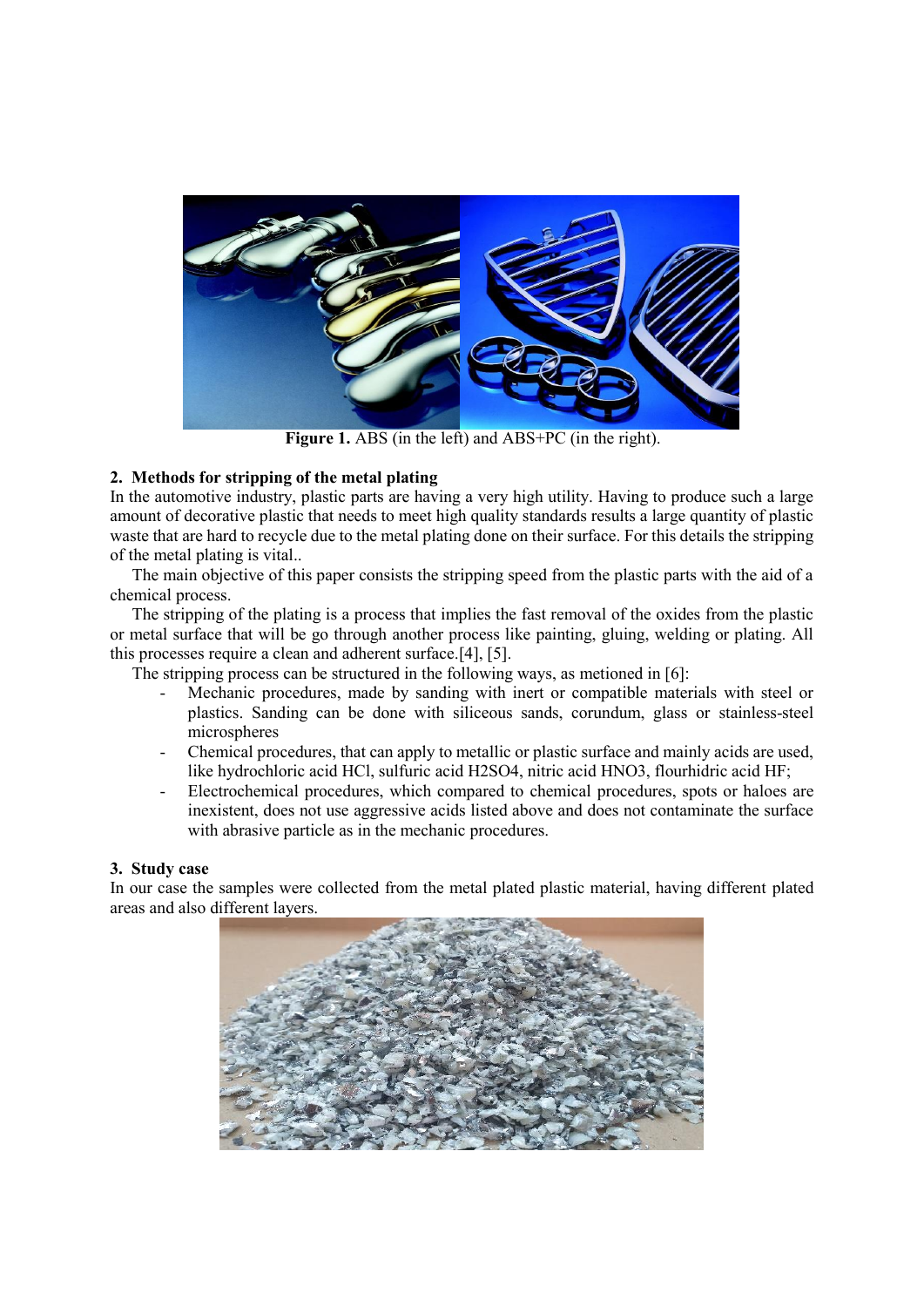

Figure 2. Sample with a granulation and plated area of 8-11 mm<sup>2</sup>, grinded, with layers of Cr 0,5-1 µm , Ni 40-70 µm and Cu 50-120 µm, initially being processed through a mill.

**Figure 3.** Sample with plated area of 50-60 mm<sup>2</sup>, with layers of Cr 0,5-1  $\mu$ m, Ni 40-70  $\mu$ m and Cu 50-120 µm.



**Figure 4.** Sample with plated areas of  $60-350$  mm<sup>2</sup>, with layers of Cr 0,5-1  $\mu$ m, Ni 40-70  $\mu$ m and Cu 50-120 µm.

For the determination of the stripping time for the three samples, there have been used equals quantities of plastic materials, chemical substances and also being used the same procedure for all the three samples.

The quantities were the following: 500g of plastic material – ABS/PC T45, 800 ml of chlorhydric acid (HCl) 37% concentration, 400 ml of nitric acid (HNO3) 55% concentration, diluted with 250 ml of water (H2O).[6],[7]

er Removing the Chrome (CR) layers

For removing the first metal plating layer with chrome, the samples were immersed in hydrochloric acid (HCl) till the first layer came off. For the presented samples we had the following results:

- For the samples with surfaces between 8-11 mm2 the plating was removed in 2 minutes